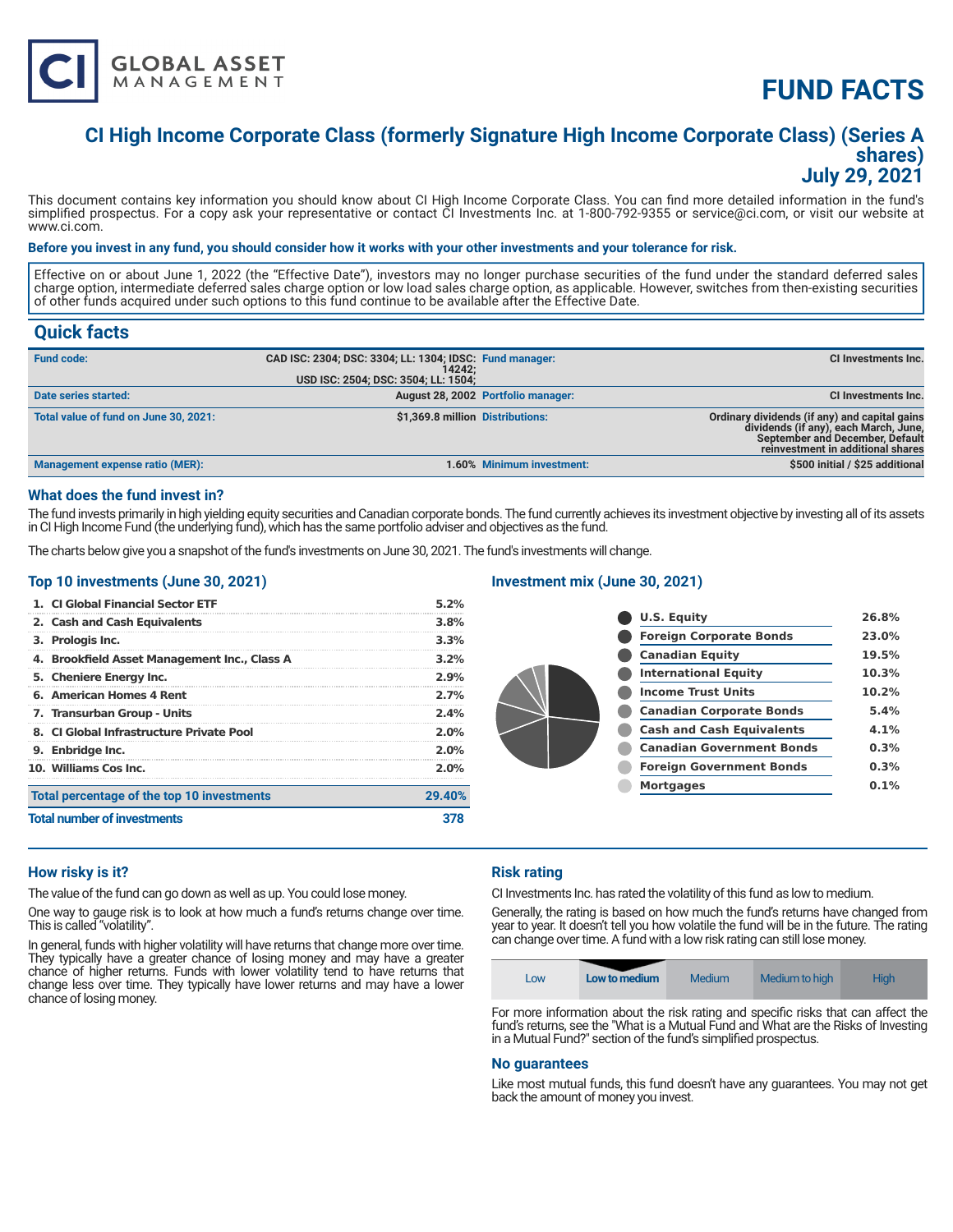### **CI High Income Corporate Class (formerly Signature High Income Corporate Class) (Series A shares)**

#### **How has the fund performed?**

This section tells you how Series A securities of the fund have performed over the past 10 calendar years. Returns are after expenses have been deducted. These expenses reduce the fund's returns.

#### **Year-by-year returns**

This chart shows how Series A securities of the fund performed in each of the past 10 calendar years. This fund series dropped in value in 2 of the last 10 calendar years. The range of returns and change from year to year can help you assess how risky the fund has been in the past. It does not tell you how the fund will perform in the future.



#### **Best and worst 3-month returns**

This table shows the best and worst returns for Series A securities of the fund in a 3- month period over the past 10 calendar years. The best and worst 3-month returns could be higher or lower in the future. Consider how much of a loss you could afford to take in a short period of time.

|                     | <b>Return</b> | 3 months ending | If you invested \$1,000 at the beginning of the period |
|---------------------|---------------|-----------------|--------------------------------------------------------|
| <b>Best return</b>  | 10.6%         | June 30. 2020   | Your investment would be \$1,106.                      |
| <b>Worst return</b> | -17.6%        | March 31, 2020  | Vour investment would be \$824.                        |

#### **Average return**

As at June 30, 2021, a person who invested \$1,000 in this series of units of the fund 10 years ago now has \$1,773. This works out to an annual compound return of 5.9%.

#### **Who is this fund for?**

#### **This fund may be suitable for you if you:**

- want to receive income
- are investing for the medium term<br>• can telerate low to medium risk
- can tolerate low to medium risk

#### **A word about tax**

In general, you'll have to pay income tax on any money you make on a fund. How much you pay depends on the tax laws of where you live and whether you hold the fund in a registered plan, such as a Registered Retirement Savings Plan or a Tax-Free Savings Account.

Keep in mind that if you hold your fund in a non-registered account, fund distributions are included in your taxable income, whether you get them in cash or have them reinvested.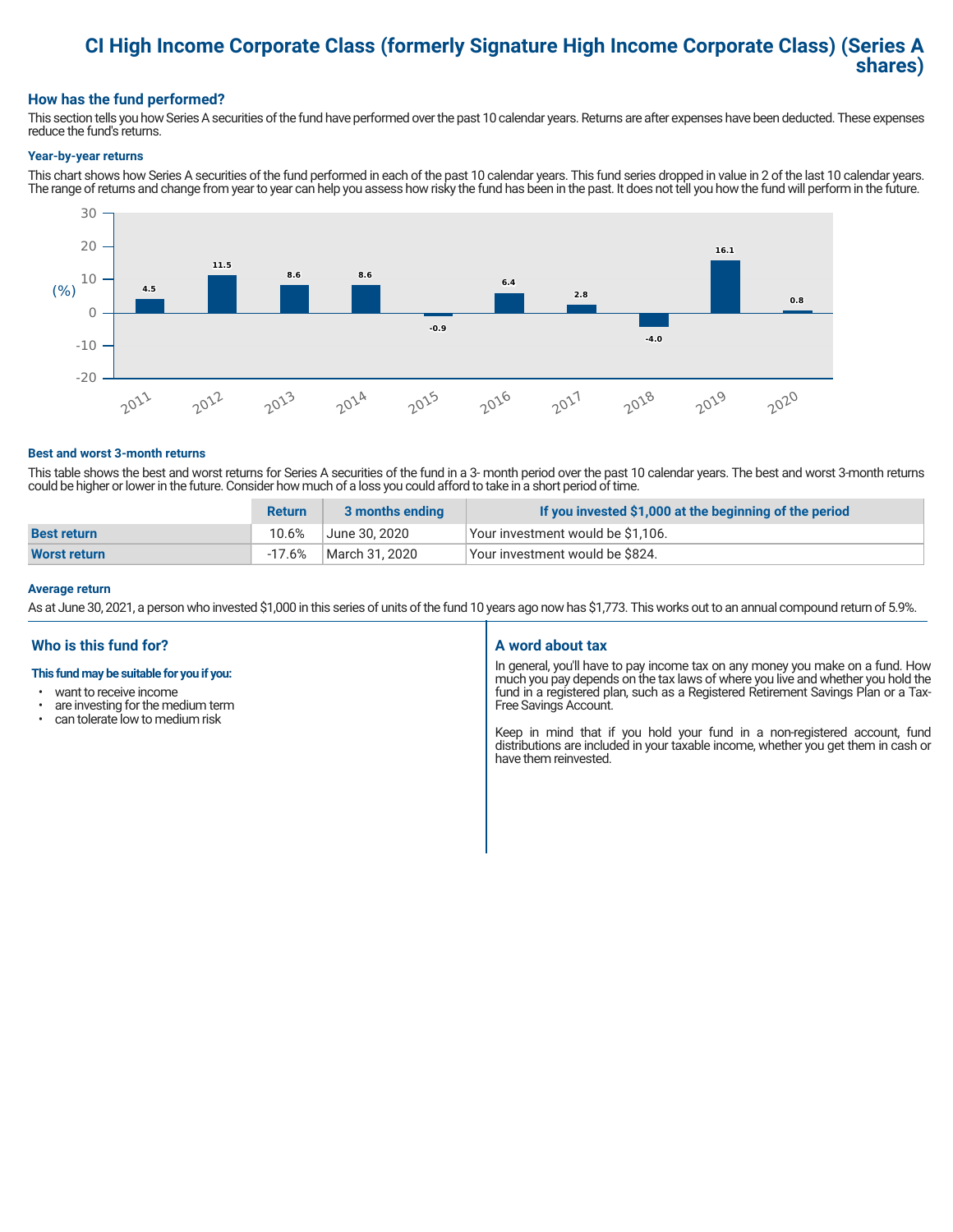## **CI High Income Corporate Class (formerly Signature High Income Corporate Class) (Series A shares)**

#### **How much does it cost?**

The following tables show the fees and expenses you could pay to buy, own and sell Series A securities of the fund. The fees and expenses — including any commissions — can vary among series of a fund and among funds. Higher commissions can influence representatives to recommend one investment over another. Ask about other funds and investments that may be suitable for you at a lower cost.

#### **1. Sales charges**

You may have to choose a sales charge option when you buy Series A securities of the fund. Ask about pros and cons of each option.

| What you pay                           |                                                     | <b>How it works</b>                                                                                                                                                                                                                                                                   |
|----------------------------------------|-----------------------------------------------------|---------------------------------------------------------------------------------------------------------------------------------------------------------------------------------------------------------------------------------------------------------------------------------------|
| in percent (%)                         | in dollars<br>$(\$)$                                |                                                                                                                                                                                                                                                                                       |
| Initial sales charge                   |                                                     |                                                                                                                                                                                                                                                                                       |
| 0 to 5.0% of the amount you buy        | \$0 to<br>\$50.00 on<br>every<br>\$1,000 you<br>pay | You and your representative decide on the rate.<br>$\bullet$<br>The initial sales charge is deducted from the amount you buy. It goes to your representative's firm as a commission.                                                                                                  |
| <b>Standard deferred sales charges</b> |                                                     |                                                                                                                                                                                                                                                                                       |
| If you sell within:                    | \$0 to<br>\$55.00 on                                | The standard deferred sales charge is a set rate and is deducted from the amount you sell based on the initial cost and<br>number of those securities.                                                                                                                                |
| 1 year of buying                       | every<br>5.5%<br>\$1,000 of                         | When you buy the fund, we pay your representative's firm a commission of 5%. Any standard deferred sales charge you pay<br>when you sell the fund goes to us.                                                                                                                         |
| 2 years of buying                      | original<br>5.0%<br>cost you                        | You can sell up to 10% of your securities each year without paying a standard deferred sales charge subject to certain<br>restrictions ("10% free redemption right"). Your 10% free redemption right is reduced by the equivalent number of securities                                |
| 3 years of buying                      | sell<br>5.0%                                        | you would have received if you had reinvested any cash distributions you received during the calendar year. If you exercised<br>your 10% redemption right and redeem your securities before the standard deferred sales charge schedule has expired, your                             |
| 4 years of buying                      | 4.0%                                                | standard deferred sales charge on a full redemption would be the same as if you had not redeemed securities under your<br>10% free redemption right.                                                                                                                                  |
| 5 years of buying                      | 4.0%                                                | $\bullet$<br>If you hold the fund in a non-registered account, if applicable, you can ask to receive cash distributions which are not<br>subject to standard deferred sales charges.                                                                                                  |
| 6 years of buying                      | 3.0%                                                | You can switch between standard deferred sales charge funds at any time without paying this sales charge. The standard                                                                                                                                                                |
| 7 years of buying                      | 2.0%                                                | deferred sales charge schedule will be based on the date you bought securities of the first fund and the rates and duration<br>of such schedule shall continue to apply.                                                                                                              |
| After 7 years                          | 0.0%                                                | Your securities will be converted into the initial sales charge option after the expiry of the standard deferred sales charge<br>schedule if you qualify for CI Prestige (and if available for your securities) and such securities will participate in CI Prestige.                  |
|                                        |                                                     |                                                                                                                                                                                                                                                                                       |
| Intermediate deferred sales charges    |                                                     |                                                                                                                                                                                                                                                                                       |
| If you sell within:                    | \$0 to<br>\$55.00 on<br>every                       | The intermediate deferred sales charge is a set rate and is deducted from the amount you sell based on the initial cost and<br>number of those securities.<br>When you buy the fund, we pay your representative's firm a commission of 4%. Any intermediate deferred sales charge you |
| 1 year of buying                       | 5.5%<br>\$1,000 of<br>original                      | pay when you sell the fund goes to us.<br>You can sell up to 10% of your securities each year without paying an intermediate deferred sales charge subject to certain                                                                                                                 |
| 2 years of buying                      | 5.0%<br>cost you                                    | restrictions. Your 10% free redemption right is reduced by the equivalent number of securities you would have received if                                                                                                                                                             |
| 3 years of buying                      | sell<br>4.5%                                        | you had reinvested any cash distributions you received during the calendar year. If you exercised your 10% redemption right<br>and redeem your securities before the intermediate deferred sales charge schedule has expired, your intermediate deferred                              |
| 4 years of buying                      | 4.0%                                                | sales charge on a full redemption would be the same as if you had not redeemed securities under your 10% free redemption<br>riaht.                                                                                                                                                    |
| 5 years of buying                      | 3.5%                                                | If you hold the fund in a non-registered account, if applicable, you can ask to receive cash distributions which are not<br>subject to intermediate deferred sales charges.                                                                                                           |
| 6 years of buying                      | 3.0%                                                | You can switch between intermediate deferred sales charge funds at any time without paying this sales charge. The<br>intermediate deferred sales charge schedule will be based on the date you bought securities of the first fund and the rates                                      |
| 7 years of buying                      | 1.5%                                                | and duration of such schedule shall continue to apply.<br>Your securities will be converted into the initial sales charge option after the expiry of the intermediate deferred sales                                                                                                  |
| After 7 years                          | 0.0%                                                | charge schedule if you qualify for CI Prestige (and if available for your securities) and such securities will participate in CI                                                                                                                                                      |
|                                        |                                                     | Prestige.                                                                                                                                                                                                                                                                             |
| Low-load sales charges                 |                                                     |                                                                                                                                                                                                                                                                                       |
| If you sell within:                    | \$0 to<br>\$30.00 on                                | The low-load sales charge is a set rate and is deducted from the amount you sell based on the initial cost and number of<br>those securities.                                                                                                                                         |
| 1 year of buying                       | every<br>3.0%<br>\$1,000 of                         | When you buy the fund, we pay your representative's firm a commission of up to 2.5%. Any low-load sales charge you pay<br>when you sell the fund goes to us.                                                                                                                          |
| 2 years of buying                      | original<br>2.5%<br>cost you                        | If you hold the fund in a non-registered account, if applicable, you can ask to receive cash distributions which are not<br>$\bullet$<br>subject to low-load sales charges.                                                                                                           |
| 3 years of buying                      | sell<br>2.0%                                        | You can switch between low-load sales charge funds at any time without paying this sales charge. The low-load sales<br>charge schedule will be based on the date you bought securities of the first fund and the rates and duration of such                                           |
| After 3 years                          | 0.0%                                                | schedule shall continue to apply.<br>Your securities will be converted into the initial sales charge option after the expiry of the low-load sales charge schedule if                                                                                                                 |
|                                        |                                                     | you qualify for CI Prestige (and if available for your securities) and such securities will participate in CI Prestige.                                                                                                                                                               |